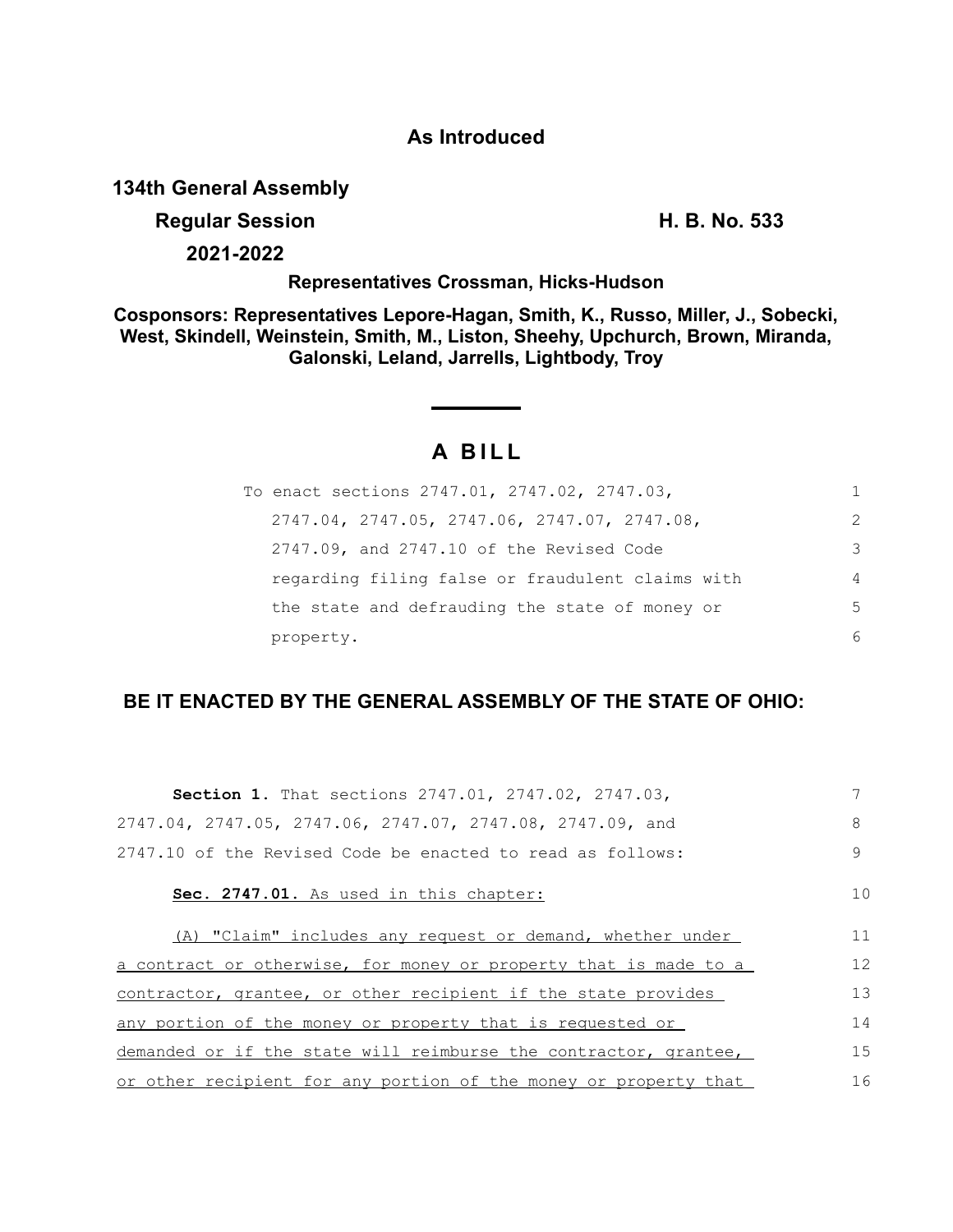| is requested or demanded.                                        | 17 |
|------------------------------------------------------------------|----|
| (B) "Documentary material" includes the original or any          | 18 |
| copy of any book, record, report, memorandum, paper,             | 19 |
| communication, tabulation, chart, or other document, or data     | 20 |
| compilations stored in or accessible through computer or other   | 21 |
| information retrieval systems, together with instructions and    | 22 |
| all other materials necessary to use or interpret the data       | 23 |
| compilations, and any product of discovery.                      | 24 |
| (C) "Knowing" and "knowingly" mean that a person, with           | 25 |
| respect to information and with or without a specific intent to  | 26 |
| defraud, meets at least one of the following criteria:           | 27 |
| (1) The person has actual knowledge of the information.          | 28 |
| (2) The person acts in deliberate ignorance of the truth         | 29 |
| or falsity of the information.                                   | 30 |
| (3) The person acts in reckless disregard of the truth or        | 31 |
| falsity of the information.                                      | 32 |
| (D) "Product of discovery" includes all of the following:        | 33 |
| (1) The original or duplicate of any deposition,                 | 34 |
| interrogatory, document, thing, result of the inspection of land | 35 |
| or other property, examination, or admission, that is obtained   | 36 |
| by any method of discovery in any judicial or administrative     | 37 |
| proceeding of an adversarial nature;                             | 38 |
| (2) Any digest, analysis, selection, compilation, or             | 39 |
| derivation of any item listed in division (D) (1) of this        | 40 |
| section;                                                         | 41 |
| (3) Any index or other manner of access to any item listed       | 42 |
| in division (D) (1) of this section.                             | 43 |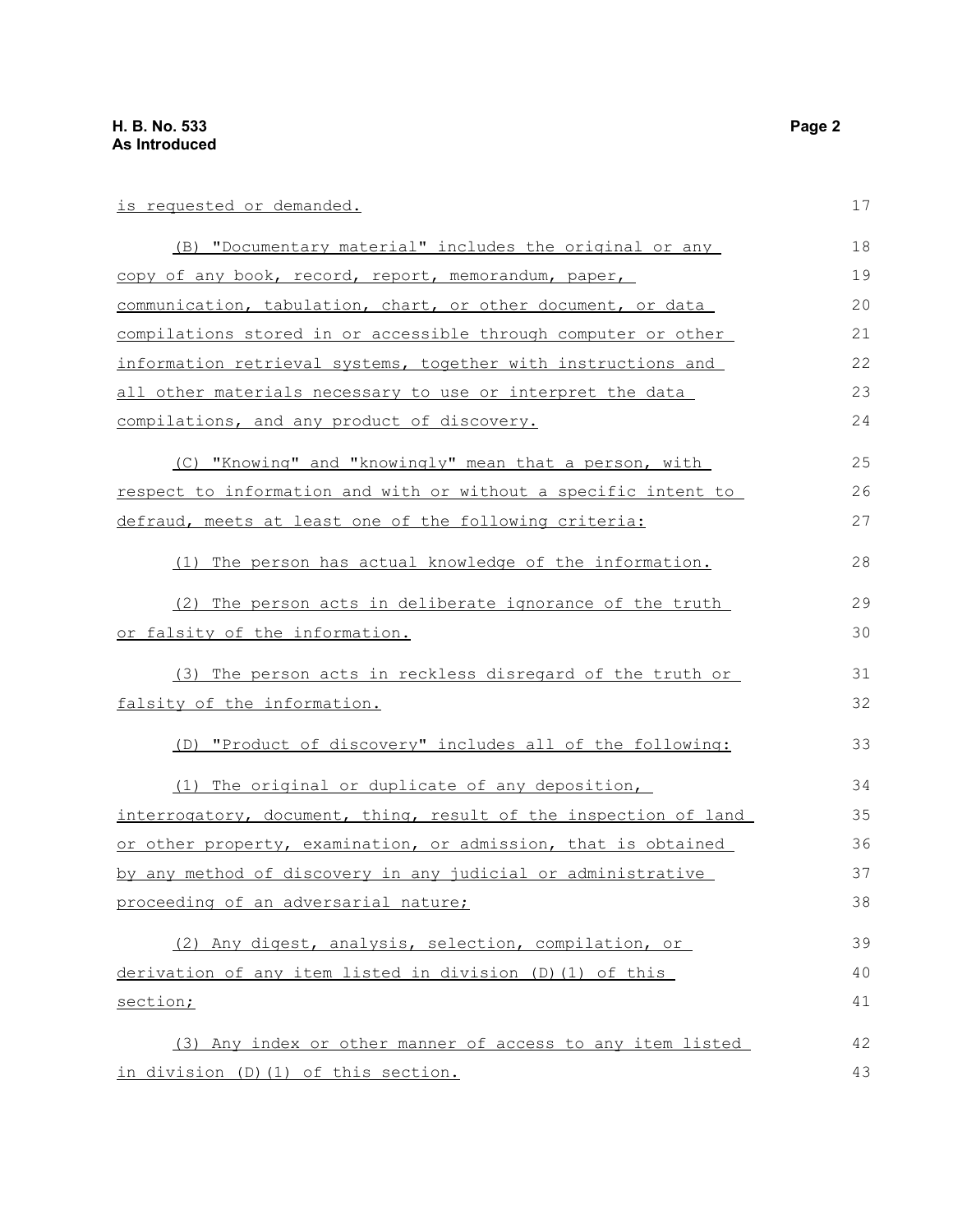| Sec. 2747.02. (A) No person shall do any of the following:       | 44 |
|------------------------------------------------------------------|----|
| (1) Knowingly present, or cause to be presented, to an           | 45 |
| officer or employee of the state or to the state a false or      | 46 |
| misleading claim for payment or approval;                        | 47 |
| (2) Knowingly make, use, or cause to be made or used a           | 48 |
| false record or statement to get the state to pay or approve a   | 49 |
| false or misleading claim;                                       | 50 |
| (3) Conspire to defraud the state by getting a false or          | 51 |
| fraudulent claim allowed or paid;                                | 52 |
| (4) Have possession, custody, or control of property or          | 53 |
| money used or to be used by the state and, with intent to        | 54 |
| conceal the property or money, deliver or cause to be delivered  | 55 |
| less property or money than the amount for which the person      | 56 |
| receives a certificate or receipt;                               | 57 |
| (5) With intent to defraud, make or deliver a document           | 58 |
| that certifies receipt of property used by the state or to be    | 59 |
| used by the state and that the person is authorized to make or   | 60 |
| deliver if the person does not know that the information on the  | 61 |
| document is true;                                                | 62 |
| (6) Knowingly buy, or receive as a pledge of an obligation       | 63 |
| or debt, public property from an officer or employee of the      | 64 |
| state who lawfully may not sell or pledge the property;          | 65 |
| (7) Knowingly make, use, or cause to be made or used a           | 66 |
| false record or statement to conceal, avoid, or decrease an      | 67 |
| obligation to pay or transmit money or property to the state;    | 68 |
| (8) Knowingly solicit, receive, offer to pay, or pay a           | 69 |
| kickback, bribe, rebate, or any other form of remuneration,      | 70 |
| directly or indirectly, overtly or covertly, in cash or in kind, | 71 |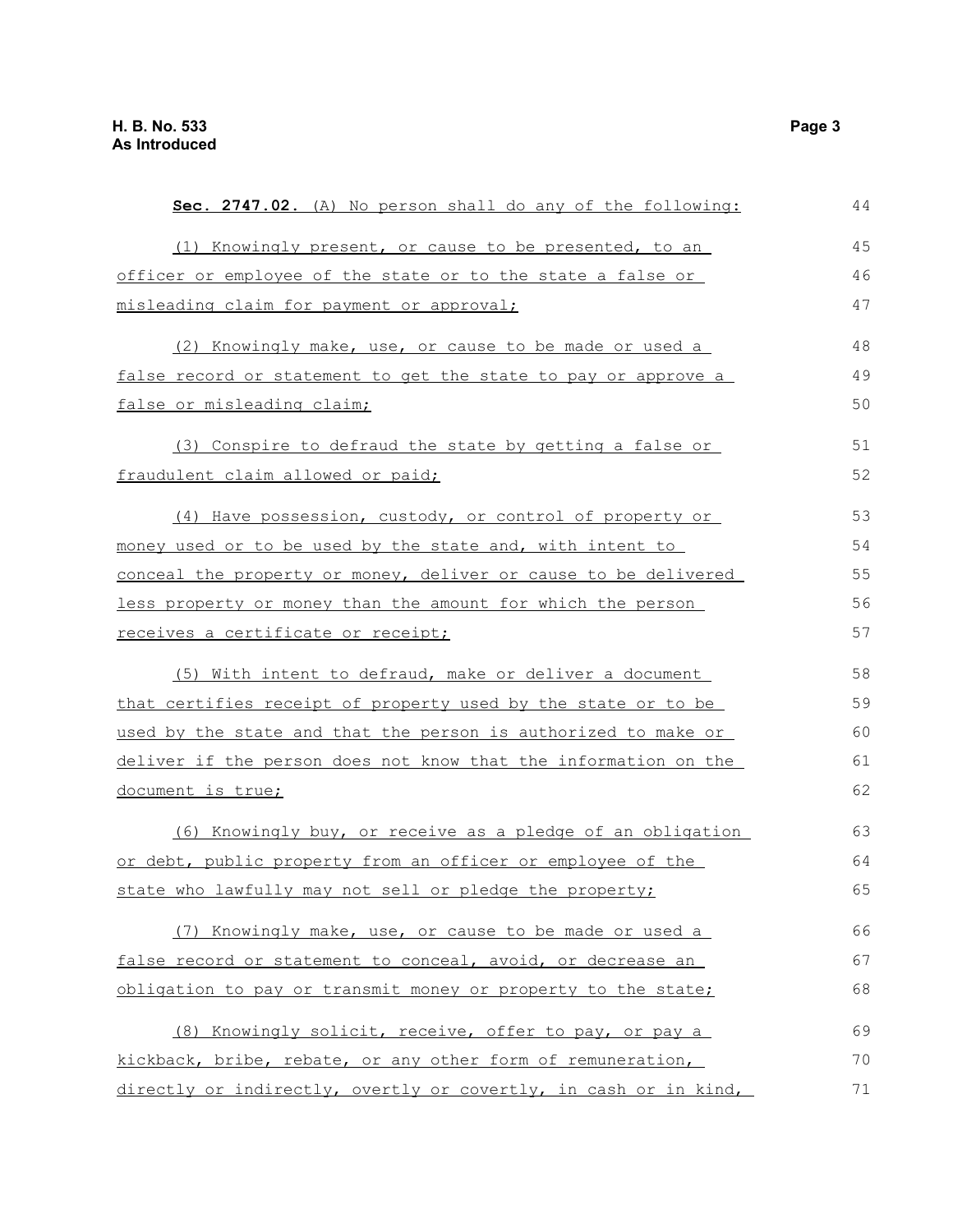| for referring an individual to a health care provider or managed       | 72  |
|------------------------------------------------------------------------|-----|
| care organization or to a third person for the purpose of              | 73  |
| <u>referral of the individual by the third person to a health care</u> | 74  |
| provider or managed care organization for furnishing the               | 75  |
| individual with goods or services that may be paid for, in whole       | 76  |
| or in part, by the medicaid program or by the bureau of workers'       | 77  |
| compensation under Chapters 4121. or 4123. of the Revised Code         | 78  |
| and rules adopted pursuant to those chapters.                          | 79  |
| (B) (1) Except as provided in division (B) (2) of this                 | 80  |
| section, whoever violates division (A) of this section is liable       | 81  |
| to the state for a civil penalty of not less than five thousand        | 82  |
| dollars and not more than ten thousand dollars for each false or       | 83  |
| misleading claim, plus three times the amount of damages that          | 84  |
| the state sustains because of the violation.                           | 85  |
| (2) Whoever violates division (A) of this section is                   | 86  |
| liable to the state for a civil penalty of not less than two           | 87  |
| times the amount of damages that the state sustains because of         | 88  |
| the violation, plus the costs of a civil action brought to             | 89  |
| recover any such penalty or damages, if the court finds all of         | 90  |
| the following:                                                         | 91  |
| (a) The person committing the violation furnished the                  | 92  |
| attorney general with all information known to the person about        | 93  |
| the violation within thirty days after the date on which the           | 94  |
| person first obtained the information.                                 | 95  |
| (b) The person fully cooperated with any state                         | 96  |
| investigation of the violation.                                        | 97  |
| (c) At the time the person furnished the attorney general              | 98  |
| with the information about the violation, no criminal                  | 99  |
| prosecution, civil action, or administrative action had been           | 100 |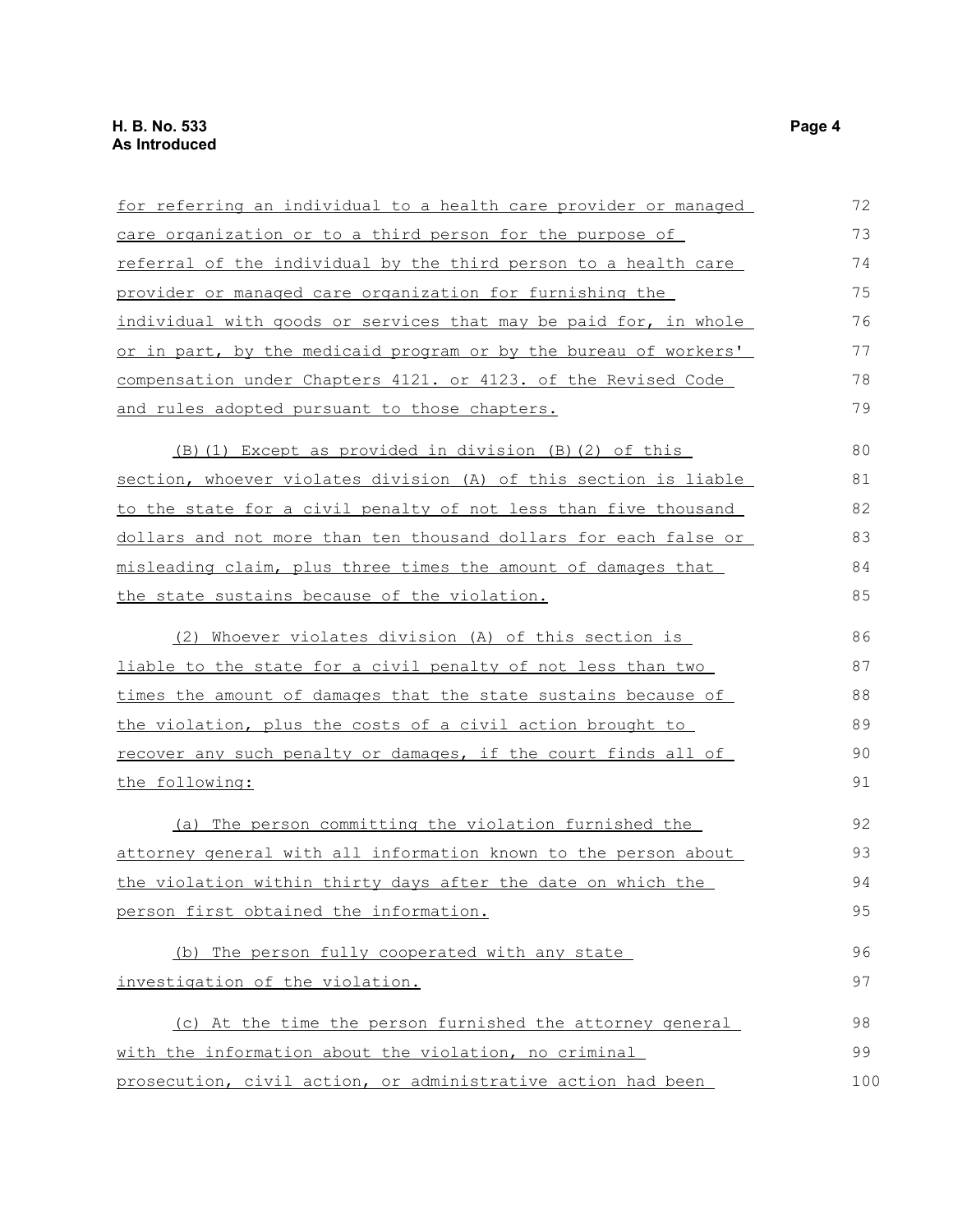| commenced with respect to the violation, and the person did not     | 101 |
|---------------------------------------------------------------------|-----|
| have actual knowledge of the existence of an investigation into     | 102 |
| the violation.                                                      | 103 |
| (C) Any information furnished as described in division (B)          | 104 |
| $(2)$ (a), (b), or (c) of this section is not a public record under | 105 |
| and is exempt from disclosure under section 149.43 of the           | 106 |
| <u>Revised Code.</u>                                                | 107 |
| (D) Commencement of an action or investigation under this           | 108 |
| chapter does not preclude either of the following:                  | 109 |
| (1) Commencement of an action under section 5164.35 of the          | 110 |
| Revised Code with regard to claims, payments, reports, or           | 111 |
| documents to which section 5164.35 of the Revised Code applies;     | 112 |
| (2) Commencement of any other action otherwise authorized           | 113 |
| by law.                                                             | 114 |
| Sec. 2747.03. (A) The attorney general diligently shall             | 115 |
| investigate violations of section 2747.02 of the Revised Code.      | 116 |
| If the attorney general finds that a person has violated or is      | 117 |
| violating that section, the attorney general may bring a civil      | 118 |
| <u>action under this section against the person.</u>                | 119 |
| (B) (1) A person may bring a civil action for a violation           | 120 |
| of section 2747.02 of the Revised Code on behalf of the person      | 121 |
| and on behalf of the state. A person may not bring an action        | 122 |
| <u>under this division against the state or a political</u>         | 123 |
| subdivision, any department, board, office, commission, agency,     | 124 |
| institution, or other instrumentality of the state or a             | 125 |
| political subdivision, or any officer or employee of the state      | 126 |
| or a political subdivision. A person shall bring the action in      | 127 |
| the name of the state.                                              | 128 |
| (2) A copy of the complaint and written disclosure of               | 129 |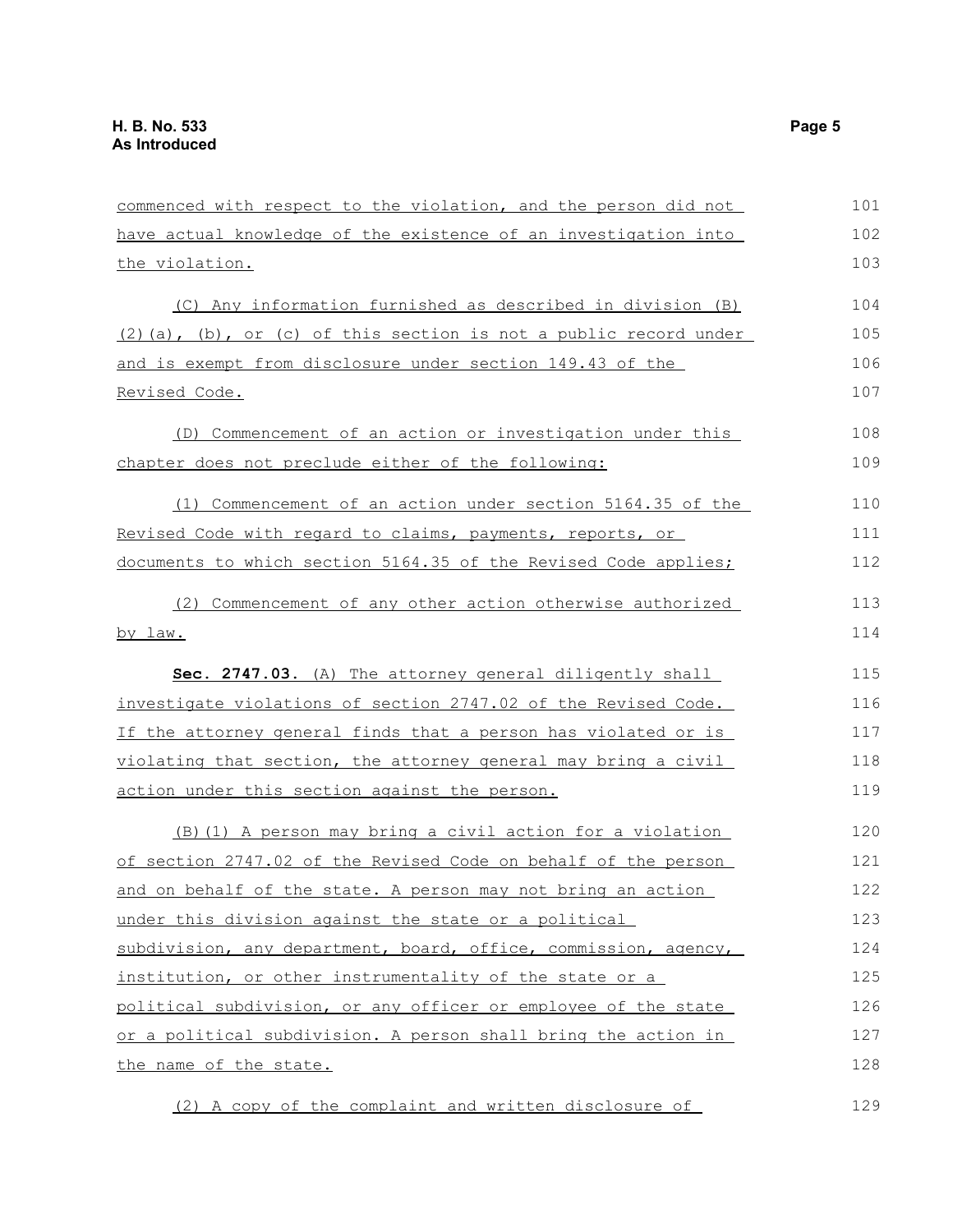| substantially all material evidence and information the person      | 130 |
|---------------------------------------------------------------------|-----|
| possesses shall be served on the attorney general pursuant to       | 131 |
| Civil Rule $4.2(J)$ . The complaint shall be filed in camera, shall | 132 |
| <u>remain under seal for at least sixty days, and shall not be</u>  | 133 |
| served on the defendant until the court so orders. The state may    | 134 |
| elect to intervene and proceed with the action within sixty days    | 135 |
| after it receives both the complaint and the material evidence      | 136 |
| and information.                                                    | 137 |
| (3) The state, for good cause shown, may file motions with          | 138 |
| the court requesting extensions of the time during which the        | 139 |
| complaint remains under seal, and the state may intervene under     | 140 |
| division (B)(2) of this section. The motion may be supported by     | 141 |
| affidavits or other submissions in camera. The defendant is not     | 142 |
| required to respond to any complaint filed under this section       | 143 |
| until twenty-eight days after the complaint is unsealed and         | 144 |
| served on the defendant pursuant to Civil Rule 4.                   | 145 |
| (4) Before the expiration of the sixty-day period under             | 146 |
| division (B) (2) of this section or any extensions obtained under   | 147 |
| division (B) (3) of this section, the state shall either proceed    | 148 |
| with the action or notify the court that it declines to proceed     | 149 |
| with the action. If the state proceeds with the action, the         | 150 |
| state shall conduct the action. If the state declines to proceed    | 151 |
| with the action, the person bringing the action has the right to    | 152 |
| conduct the action.                                                 | 153 |
| (5) When a person brings an action under division (B) (1)           | 154 |
| of this section, no person other than the state may intervene or    | 155 |
| bring a related action based on the facts underlying that           | 156 |
| pending action.                                                     | 157 |
| (C)(1) If the state proceeds with an action under division          | 158 |
| (B) of this section, it has the primary responsibility for          | 159 |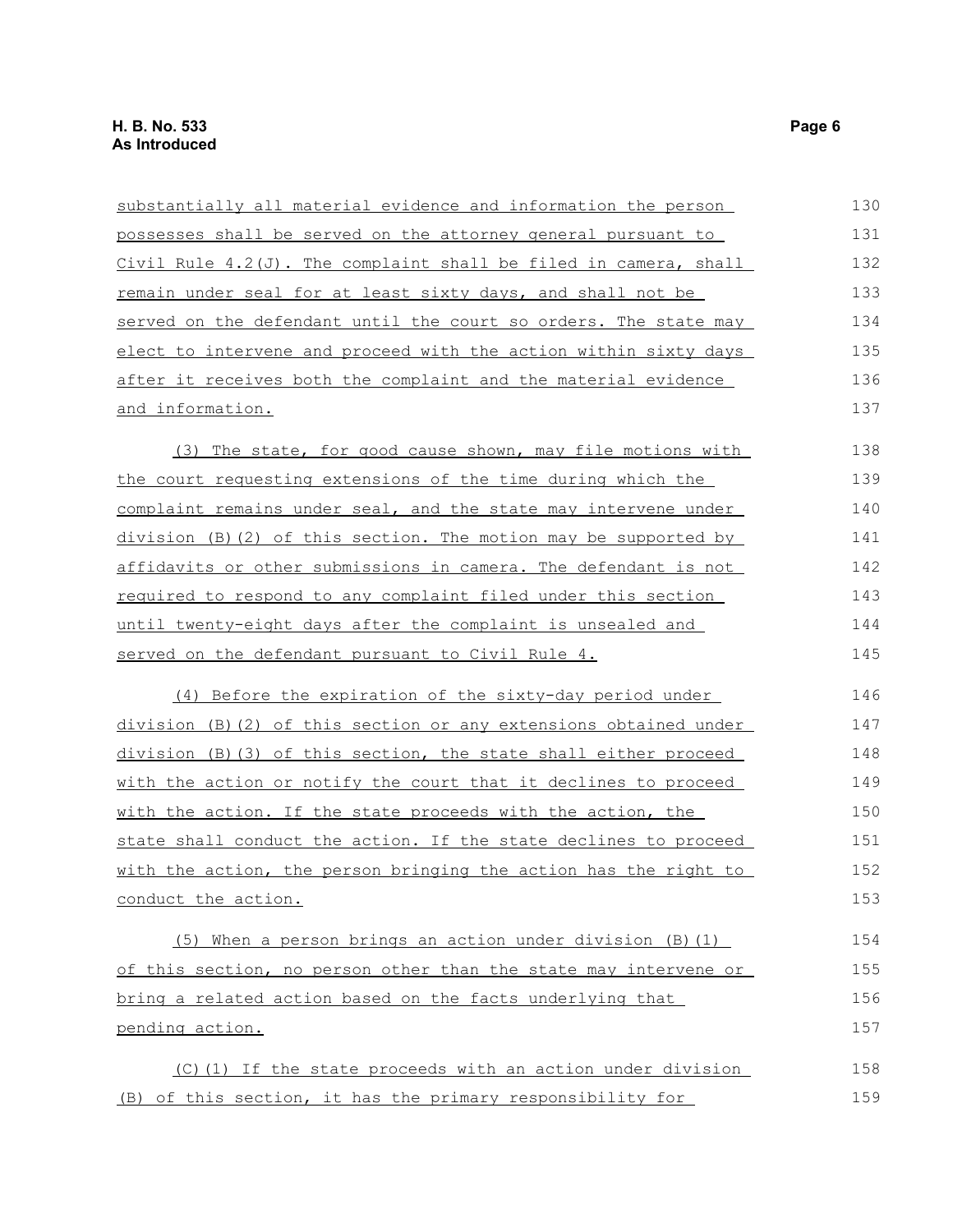| prosecuting the action and is not bound by an action of the      | 160 |
|------------------------------------------------------------------|-----|
| person bringing the action. The person bringing the action has   | 161 |
| the right to continue as a party to the action, subject to the   | 162 |
| limitations set forth in divisions $(C)$ $(2)$ to $(4)$ of this  | 163 |
| section.                                                         | 164 |
| (2) The state may dismiss an action brought under division       | 165 |
| (B) of this section notwithstanding the objections of the person | 166 |
| initiating the action if the state notifies the person of the    | 167 |
| filing of the motion to dismiss and the court has provided the   | 168 |
| person with an opportunity for a hearing on the motion.          | 169 |
| (3) The state may settle an action brought under division        | 170 |
| (B) of this section with the defendant notwithstanding the       | 171 |
| objections of the person initiating the action if the court      | 172 |
| determines, after a hearing, that the proposed settlement is     | 173 |
| fair, adequate, and reasonable under all the circumstances. On a | 174 |
| showing of good cause, the court may hold the hearing in camera. | 175 |
| (4) On a showing by the state that unrestricted                  | 176 |
| participation during the course of the litigation by the person  | 177 |
| initiating the action would interfere with or unduly delay the   | 178 |
| state's prosecution of the case or would be repetitious,         | 179 |
| irrelevant, or for purposes of harassment, the court, in its     | 180 |
| discretion, may impose limitations on the person's               | 181 |
| participation, including all of the following:                   | 182 |
| (a) Limiting the number of witnesses the person may call;        | 183 |
| (b) Limiting the length of the testimony of witnesses;           | 184 |
| (c) Limiting the person's cross-examination of witnesses;        | 185 |
| (d) Otherwise limiting the participation by the person in        | 186 |
| the litigation.                                                  | 187 |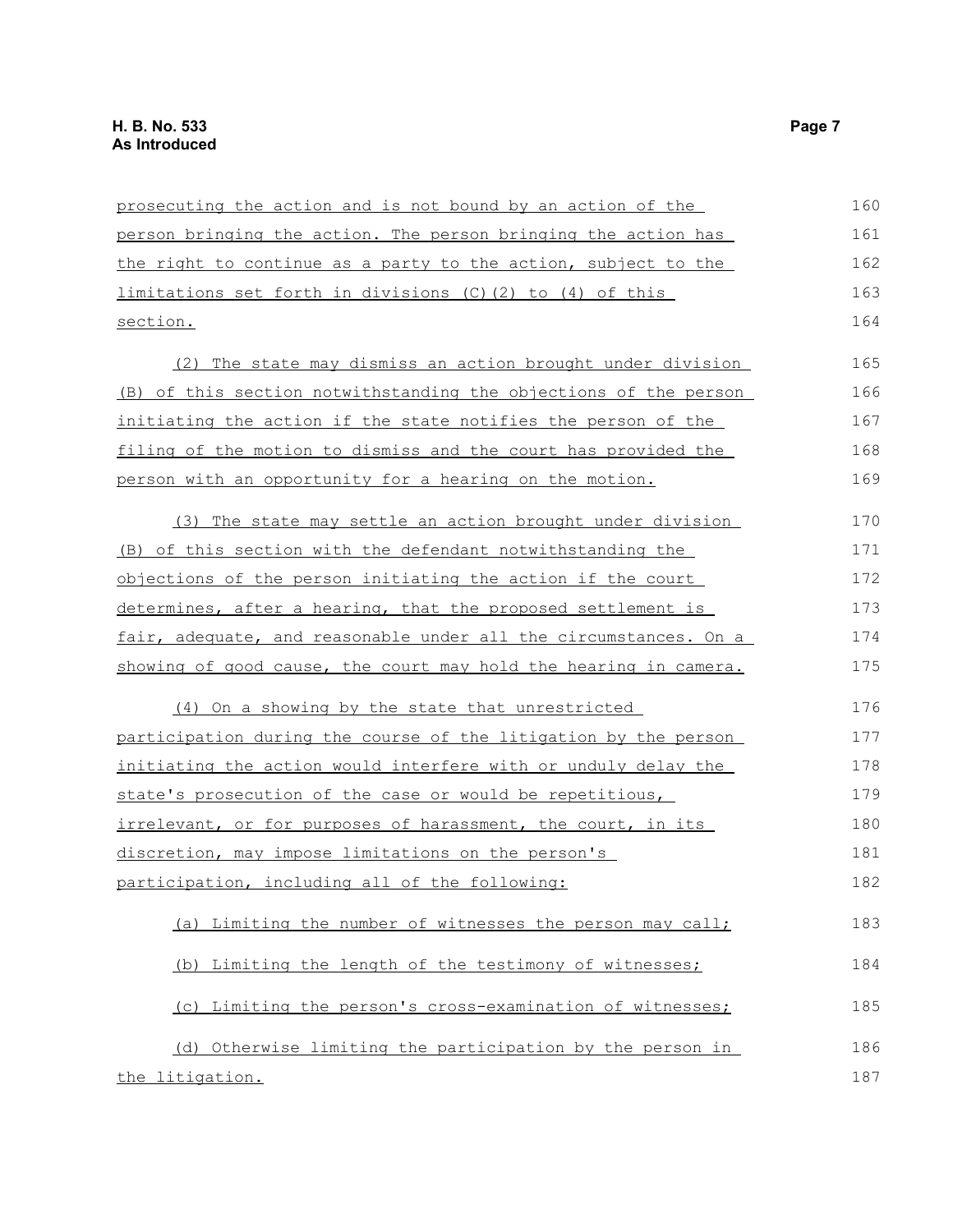| (5) On a showing by the defendant that unrestricted                   | 188 |
|-----------------------------------------------------------------------|-----|
| participation during the course of the litigation by the person       | 189 |
| initiating an action under division (B) of this section would be      | 190 |
| for purposes of harassment or would cause the defendant undue         | 191 |
| burden or unnecessary expense, the court may limit participation      | 192 |
| by the person initiating the action in the litigation.                | 193 |
| (D) If the state elects not to proceed with an action                 | 194 |
| brought by a person under division (B) of this section, the           | 195 |
| person has the right to conduct the action. If the state so           | 196 |
| requests, it shall be served with copies of all pleadings filed       | 197 |
| in the action and shall be supplied with copies of all                | 198 |
| deposition transcripts at the state's expense. When the person        | 199 |
| proceeds with the action, the court, without limiting the status      | 200 |
| and rights of the person initiating the action, may nevertheless      | 201 |
| permit the state to intervene at a later date on a showing of         | 202 |
| good cause.                                                           | 203 |
| (E) Whether or not the state proceeds with the action, on             | 204 |
| a showing by the state that certain discovery by the person           | 205 |
| initiating the action would interfere with the state's                | 206 |
| investigation or prosecution of a criminal or civil matter            | 207 |
| arising out of the same facts, the court may stay that discovery      | 208 |
| for a period of not more than sixty days. The showing shall be        | 209 |
| <u>conducted in camera. The court may extend the sixty-day period</u> | 210 |
| on a further showing in camera that the state has pursued the         | 211 |
| criminal or civil investigation or proceedings with reasonable        | 212 |
| diligence and any proposed discovery in the civil action will         | 213 |
| interfere with the ongoing criminal or civil investigation or         | 214 |
| proceedings.                                                          | 215 |
| (F) The state may elect to pursue its claim through any               | 216 |
| available means other than an action brought under division (B)       | 217 |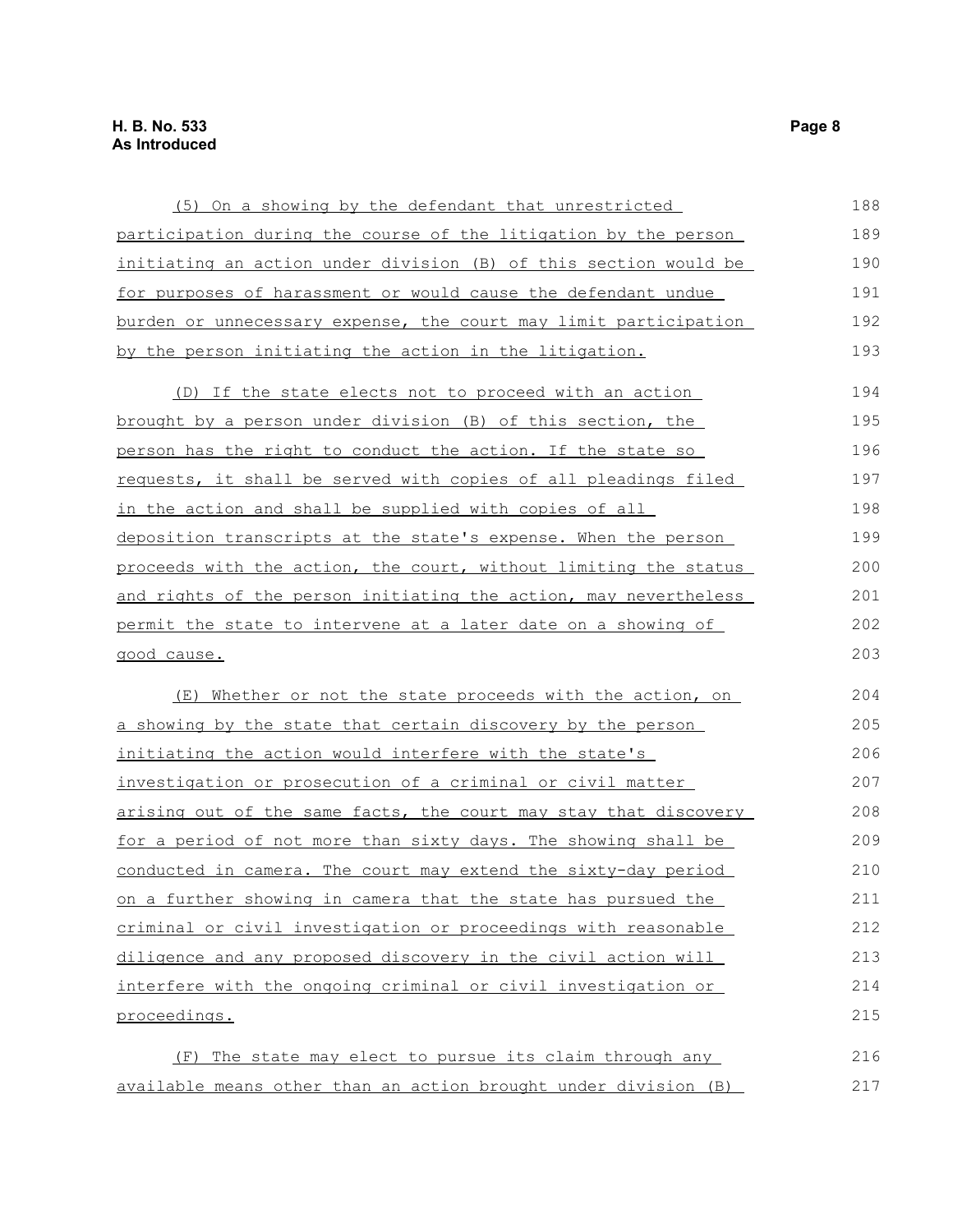| of this section, including an administrative proceeding to              | 218 |
|-------------------------------------------------------------------------|-----|
| determine a civil monetary penalty. If an alternate remedy is           | 219 |
| pursued in another proceeding, the person initiating the action         | 220 |
| has the same rights in that proceeding as the person would have         | 221 |
| had if the action had continued under this section. Any finding         | 222 |
| of fact or conclusion of law made in the other proceeding that          | 223 |
| has become final is conclusive on all parties to an action under        | 224 |
| this section. A finding or conclusion is final if it has been           | 225 |
| finally determined on appeal to the appropriate court, if the           | 226 |
| time for filing an appeal with respect to the finding or                | 227 |
| conclusion has expired, or if the finding or conclusion is not          | 228 |
| subject to judicial review.                                             | 229 |
| (G) (1) Except as provided in division (G) (1) of this                  | 230 |
| section, if the state proceeds with an action brought by a              | 231 |
| person under division (B) of this section, the person shall             | 232 |
| receive at least fifteen per cent but not more than twenty-five         | 233 |
| per cent of the proceeds of the action or settlement of the             | 234 |
| claim, depending on the extent to which the person substantially        | 235 |
| contributed to the prosecution of the action. If the action is          | 236 |
| <u>one that the court finds to be based primarily on disclosures of</u> | 237 |
| specific information, other than information provided by the            | 238 |
| person bringing the action, relating to allegations or                  | 239 |
| transactions in a criminal or civil hearing, in a legislative or        | 240 |
| administrative report, hearing, audit, or investigation, or from        | 241 |
| the news media, the court may award the sums that it considers          | 242 |
| appropriate, but in no case more than ten per cent of the               | 243 |
| proceeds, taking into account the significance of the                   | 244 |
| information and the role of the person bringing the action in           | 245 |
| advancing the case to litigation. Any payment to a person under         | 246 |
| division (G)(1) of this section shall be made from the proceeds.        | 247 |
| The person also shall receive an amount for reasonable expenses         | 248 |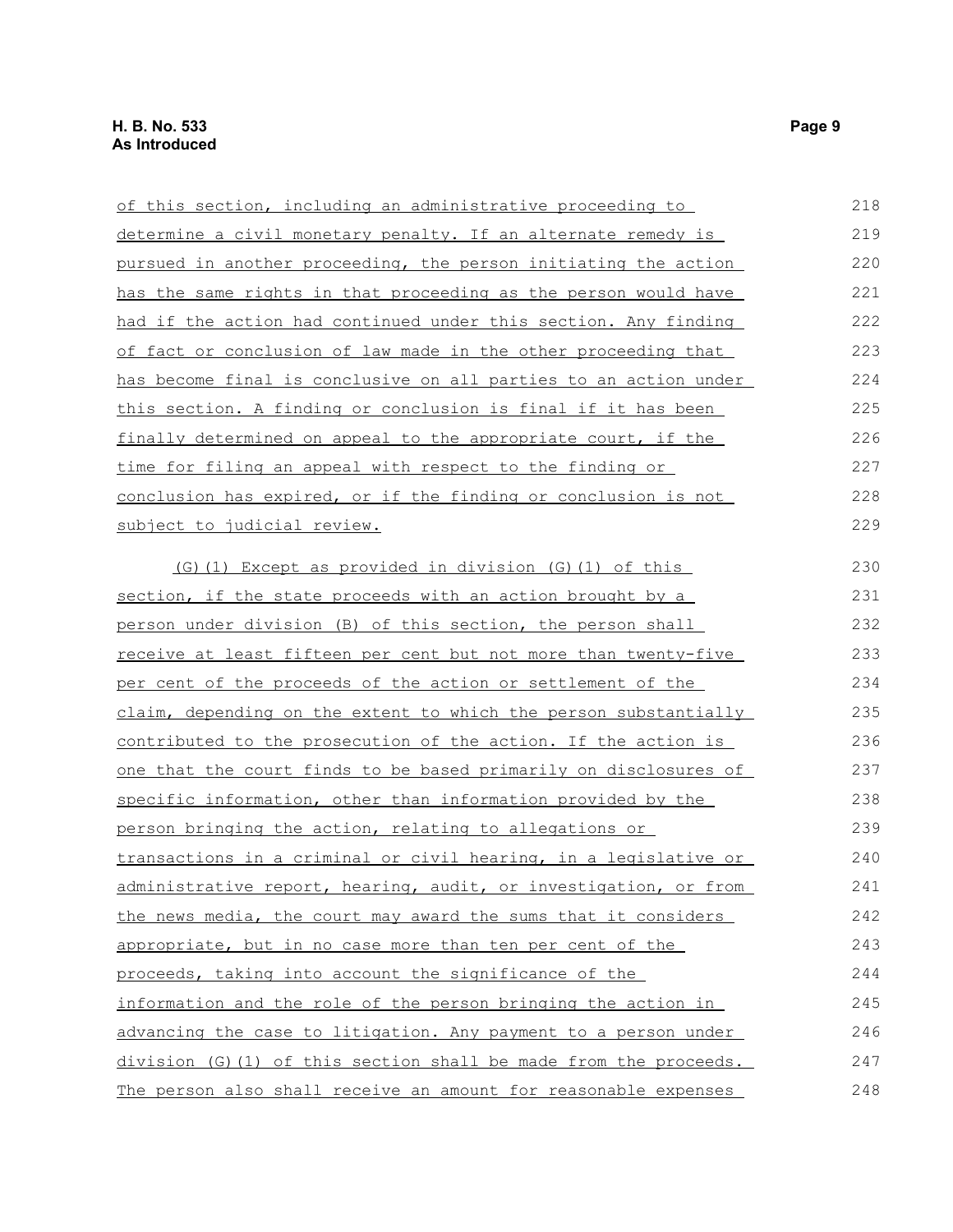| that the court finds to have been necessarily incurred, plus             | 249 |
|--------------------------------------------------------------------------|-----|
| reasonable attorney's fees and costs. All expenses, fees, and            | 250 |
| costs shall be awarded against the defendant.                            | 251 |
| (2) If the state does not proceed with an action brought                 | 252 |
| by a person under division (B) of this section, the person               | 253 |
| bringing the action or settling the claim shall receive an               | 254 |
| <u>amount that the court decides is reasonable for collecting the </u>   | 255 |
| civil penalty and damages. The amount shall be not less than             | 256 |
| twenty-five per cent and not more than thirty per cent of the            | 257 |
| <u>proceeds of the action or settlement and shall be paid out of</u>     | 258 |
| the proceeds. The remainder of the proceeds shall be paid to the         | 259 |
| state. The person also shall receive an amount for reasonable            | 260 |
| expenses that the court finds to have been necessarily incurred,         | 261 |
| plus reasonable attorney's fees and costs. All expenses, fees,           | 262 |
| and costs shall be awarded against the defendant.                        | 263 |
| (3) Whether or not the state proceeds with the action, if                | 264 |
| the court finds that the action was brought by a person who              | 265 |
| <u>planned and initiated the violation of section 2747.02 of the </u>    | 266 |
| Revised Code on which the action was brought, then the court             | 267 |
| <u>may, to the extent the court considers appropriate, eliminate or </u> | 268 |
| reduce the share of the proceeds of the action that the person           | 269 |
| would otherwise receive under division (G)(1) or (2) of this             | 270 |
| section, taking into account the role of that person in                  | 271 |
| advancing the case to litigation and any relevant circumstances          | 272 |
| pertaining to the violation. If the person bringing the action           | 273 |
| is convicted of criminal conduct arising from the person's role          | 274 |
| in the violation of section 2747.02 the Revised Code, the civil          | 275 |
| action shall be dismissed. The dismissal does not prejudice the          | 276 |
| right of the state to continue the action.                               | 277 |
|                                                                          |     |

(4) If the state does not proceed with the action and the 278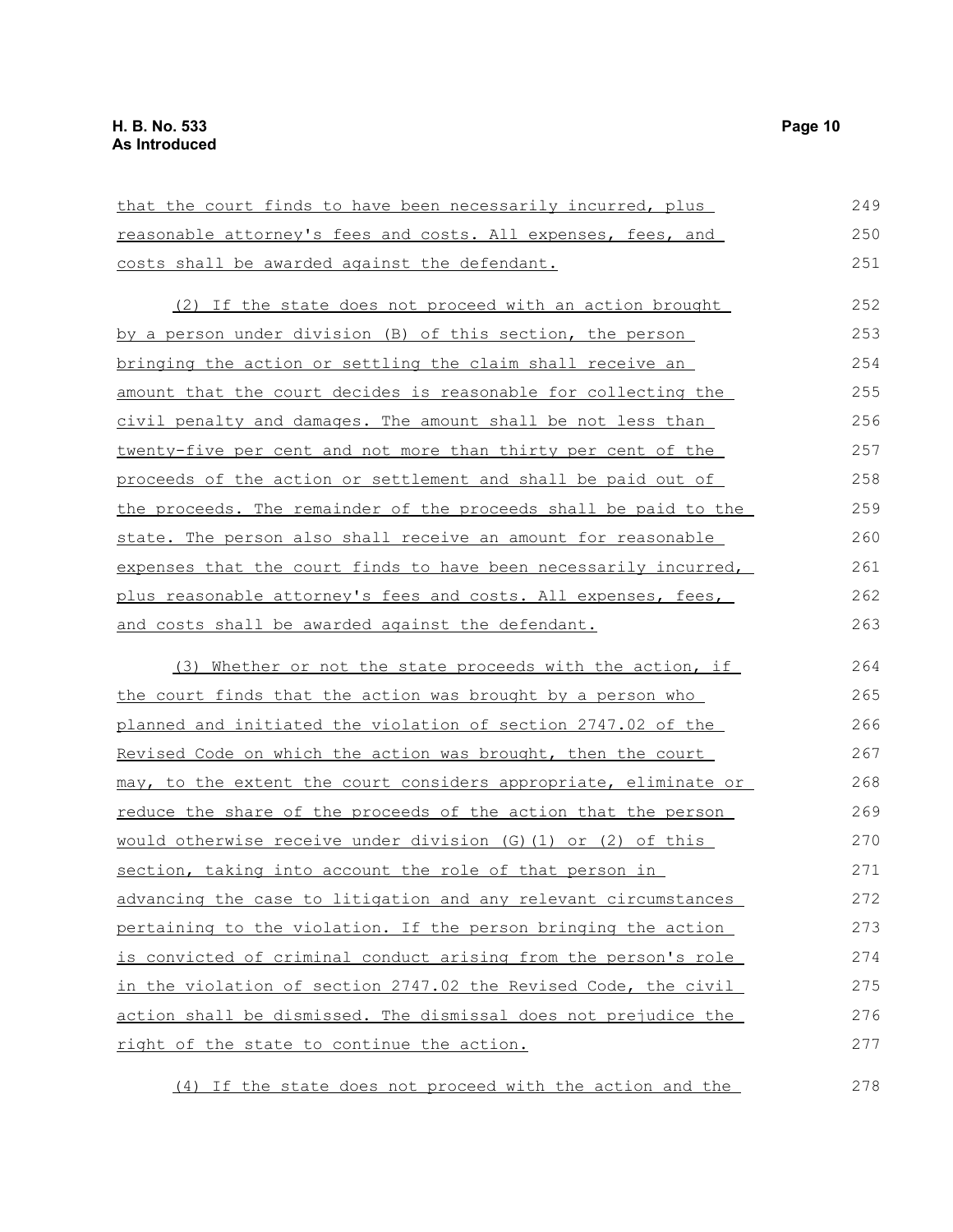| person bringing the action conducts the action, the court may        | 279 |
|----------------------------------------------------------------------|-----|
| award to the defendant its reasonable attorney's fees and            | 280 |
| expenses if the defendant prevails in the action and the court       | 281 |
| finds that the claim of the person bringing the action was           | 282 |
| clearly frivolous, clearly vexatious, or brought primarily for       | 283 |
| purposes of harassment.                                              | 284 |
| (H) (1) In no event may a person bring an action under               | 285 |
| <u>division (B) of this section that is based on allegations or </u> | 286 |
| transactions that are the subject of a civil suit or an              | 287 |
| administrative civil money penalty proceeding in which the state     | 288 |
| <u>is already a party.</u>                                           | 289 |
| (2) In no event may a person bring an action under this              | 290 |
| section based on the public disclosure of allegations or             | 291 |
| transactions in a criminal, civil, legislative, or                   | 292 |
| administrative hearing, report, audit, or investigation, or from     | 293 |
| the news media, unless the person bringing the action has direct     | 294 |
| and independent knowledge of the information on which the            | 295 |
| allegations are based and has voluntarily provided the               | 296 |
| information to the state before filing an action based on the        | 297 |
| information under this section. This division does not apply to      | 298 |
| the bringing of an action by the state.                              | 299 |
| <u>(I) The state is not liable for expenses that a person</u>        | 300 |
| incurs in bringing an action under this section.                     | 301 |
| (J) Any employee who is discharged, demoted, suspended,              | 302 |
| threatened, harassed, or in any other manner discriminated           | 303 |
| against in the terms and conditions of employment by the             | 304 |
| employee's employer because of lawful acts done by the employee      | 305 |
| on behalf of the employee or others in furtherance of an action      | 306 |
| under this section, including investigation for, initiation of,      | 307 |
| testimony for, or assistance in an action filed or to be filed       | 308 |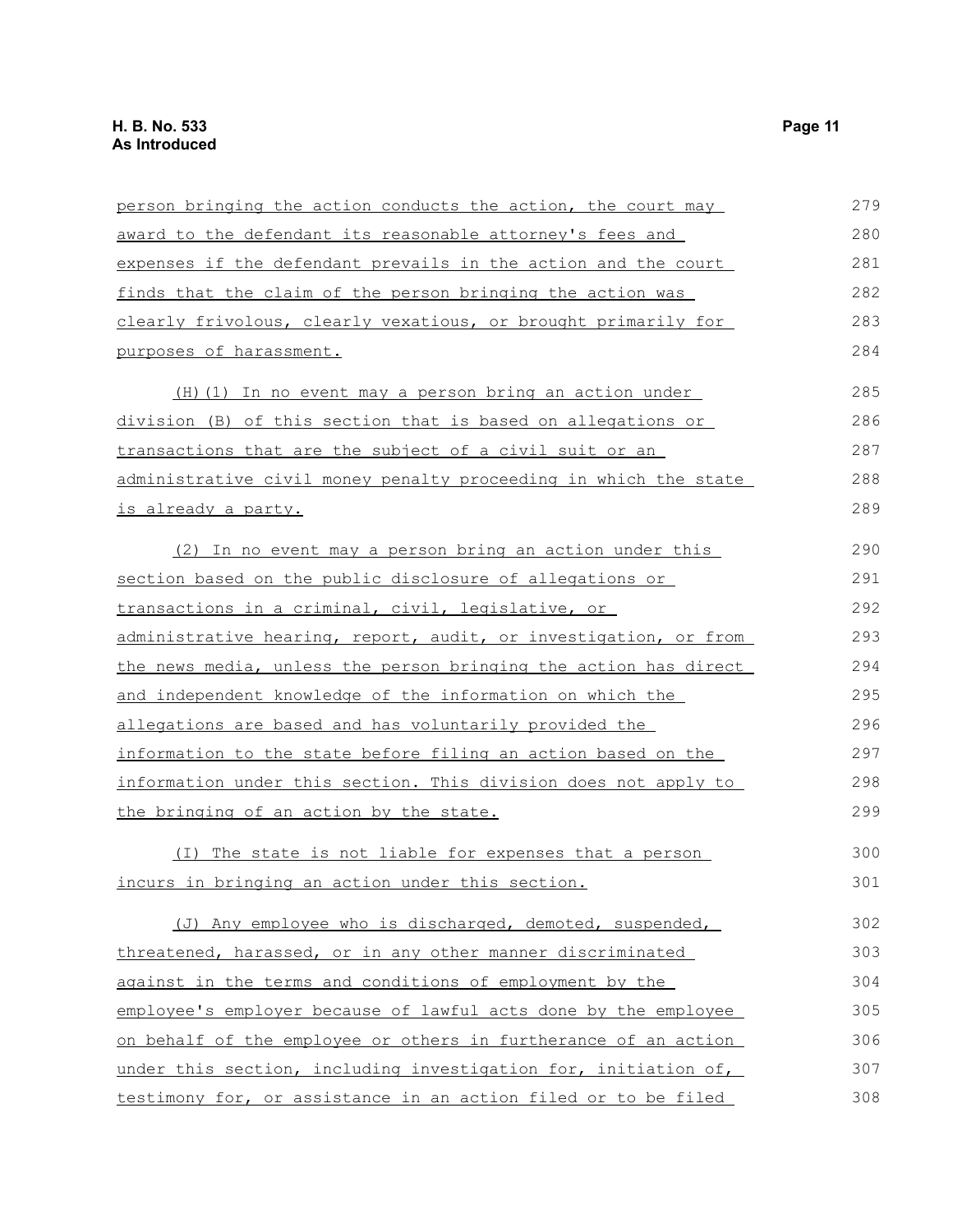| under this section, is entitled to all relief necessary to make  | 309 |
|------------------------------------------------------------------|-----|
| the employee whole. The relief includes reinstatement with the   | 310 |
| same seniority status the employee would have had but for the    | 311 |
| discrimination, two times the amount of back pay, interest on    | 312 |
| the back pay, and compensation for any special damages sustained | 313 |
| as a result of the discrimination, including litigation costs    | 314 |
| and reasonable attorney's fees. An employee may bring an action  | 315 |
| in the appropriate court of common pleas for the relief provided | 316 |
| <u>in this division.</u>                                         | 317 |
| Sec. 2747.04. (A) A subpoena requiring the attendance of a       | 318 |
| witness at a trial or hearing conducted under section 2747.03 of | 319 |
| the Revised Code may be served pursuant to Civil Rule 45.        | 320 |
| (B) A civil action under section 2747.03 of the Revised          | 321 |
| Code may not be brought after the later of the date that is six  | 322 |
| years after the date on which the violation of section 2747.02   | 323 |
| of the Revised Code is committed or three years after the date   | 324 |
| when facts material to the right of action are known or          | 325 |
| reasonably should have been known by the attorney general.       | 326 |
| (C) In any action brought under section 2747.03 of the           | 327 |
| Revised Code, the state or, if the state elects to not proceed   | 328 |
| with the action, the person bringing the action, shall prove all | 329 |
| essential elements of the cause of action, including damages, by | 330 |
| a preponderance of the evidence.                                 | 331 |
| (D) A final judgment rendered in favor of the state in any       | 332 |
| criminal proceeding charging fraud or false statements, whether  | 333 |
| on a verdict after trial or on a plea of quilty or nolo          | 334 |
| contendere, estops the defendant from denying the essential      | 335 |
| elements of the offense in any action that involves the same     | 336 |
| transaction as in the criminal proceeding and that is brought    | 337 |
| under division (A) or (B) of section 2747.03 of the Revised      | 338 |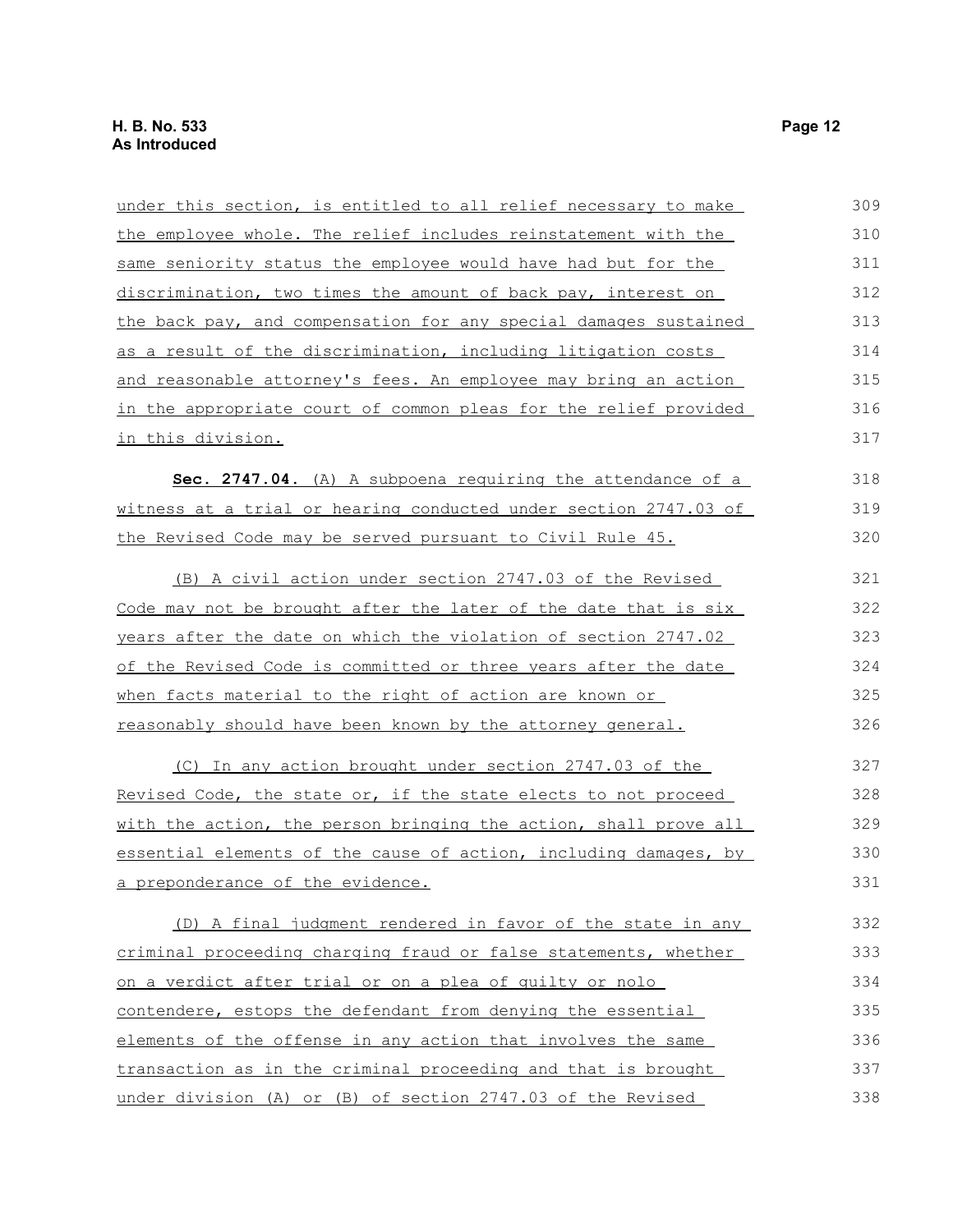#### Code.

339

| Sec. 2747.05. (A) Except as provided in division (B) of          | 340 |
|------------------------------------------------------------------|-----|
| this section, an action under section 2747.02 of the Revised     | 341 |
| Code may be brought in the court of common pleas of Franklin     | 342 |
| county or of any county in which the defendant or, in the case   | 343 |
| of multiple defendants, any one defendant can be found, resides, | 344 |
| or transacts business, or in which any act prohibited by section | 345 |
| 2747.02 of the Revised Code occurred.                            | 346 |
| (B) A civil action under section 2747.03 of the Revised          | 347 |
| Code against an officer or employee of the state is subject to   | 348 |
| section 9.86 and division (F) of section 2743.02 of the Revised  | 349 |
| Code.                                                            | 350 |
| Sec. 2747.06. (A) Whenever the attorney general has reason       | 351 |
| to believe that a person may be in possession, custody, or       | 352 |
| control of any documentary material or information relevant to   | 353 |
| an investigation conducted under section 2747.03 of the Revised  | 354 |
| Code, the attorney general may, before commencing a civil        | 355 |
| proceeding under that section, issue in writing and cause to be  | 356 |
| served on the person a civil investigative demand requiring the  | 357 |
| person to do any of the following:                               | 358 |
| (1) Produce the documentary material for inspection and          | 359 |
| copying in accordance with section 2747.07 of the Revised Code;  | 360 |
| (2) Answer in writing written interrogatories with respect       | 361 |
| to the documentary material or information in accordance with    | 362 |
| section 2747.08 of the Revised Code;                             | 363 |
| (3) Give oral testimony concerning the documentary               | 364 |
| material or information in accordance with section 2747.09 of    | 365 |
| the Revised Code;                                                | 366 |
| (4) Furnish any combination of the material, answers, or         | 367 |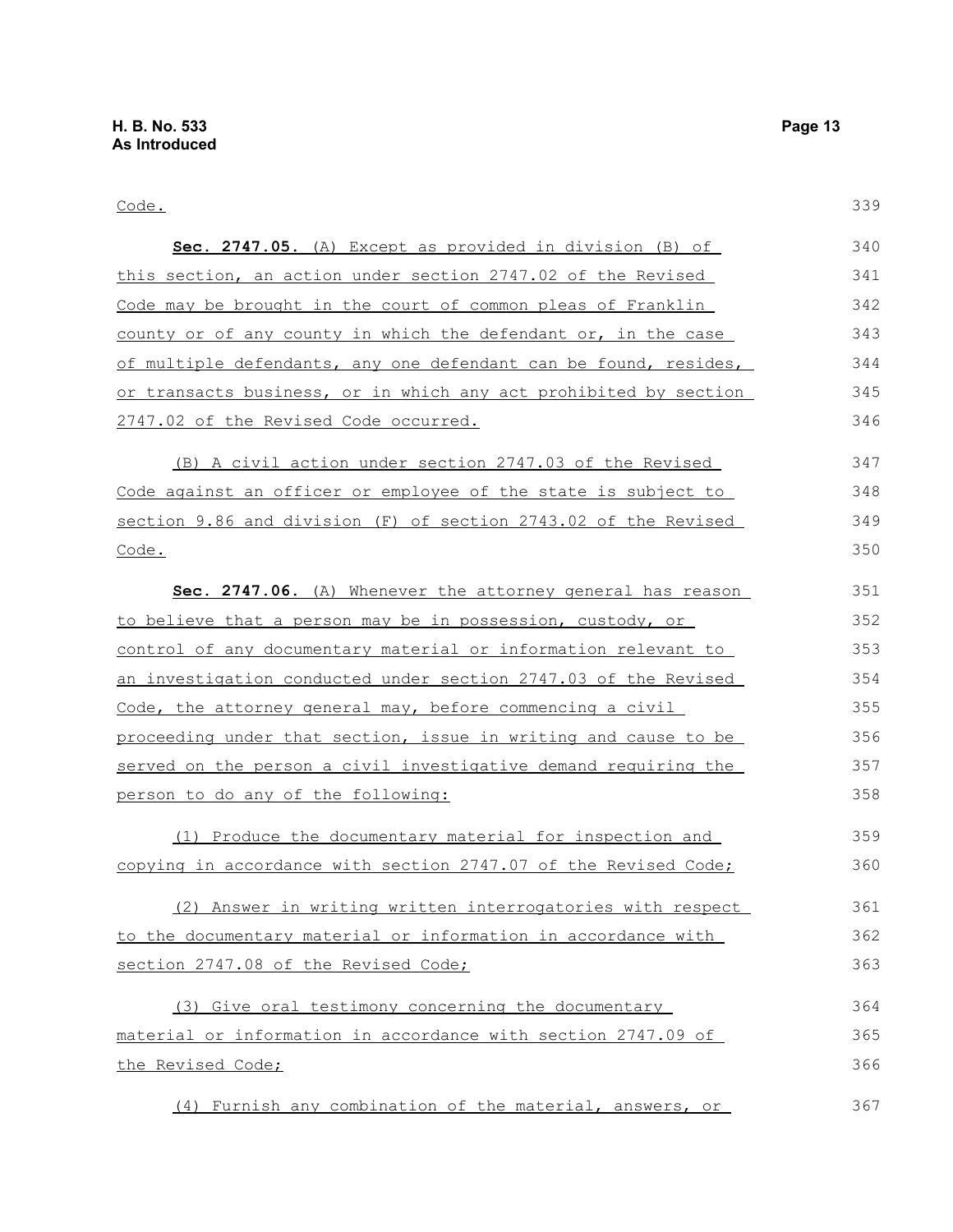testimony. (B) Each civil investigative demand issued under this section shall state the nature of the conduct constituting the alleged violation of section 2747.02 of the Revised Code that is under investigation. (C) A civil investigative demand may not require the production of any documentary material, the submission of any answers to written interrogatories, or the giving of any oral testimony if the material, answers, or testimony would be protected from disclosure under either of the following: (1) The standards applicable to subpoenas or subpoenas duces tecum issued by a court to aid in a grand jury investigation; (2) The standards applicable to discovery requests under the Rules of Civil Procedure, to the extent that the application of the standards to the demand is appropriate and consistent with the provisions and purposes of this section. (D) Whenever any person fails to comply with any civil investigative demand issued under this section, or whenever satisfactory copying or reproduction of any material requested in the demand cannot be done and the person refuses to surrender the material, the attorney general may file in the court of common pleas in Franklin county or in the county in which the person resides, is found, or transacts business, and serve upon the person, a petition for an order of the court for the enforcement of the civil investigative demand. (E) Any civil investigative demand issued under division (A) of this section or petition filed under division (D) of this 368 369 370 371 372 373 374 375 376 377 378 379 380 381 382 383 384 385 386 387 388 389 390 391 392 393 394 395

section may be served in the same manner as a summons under 396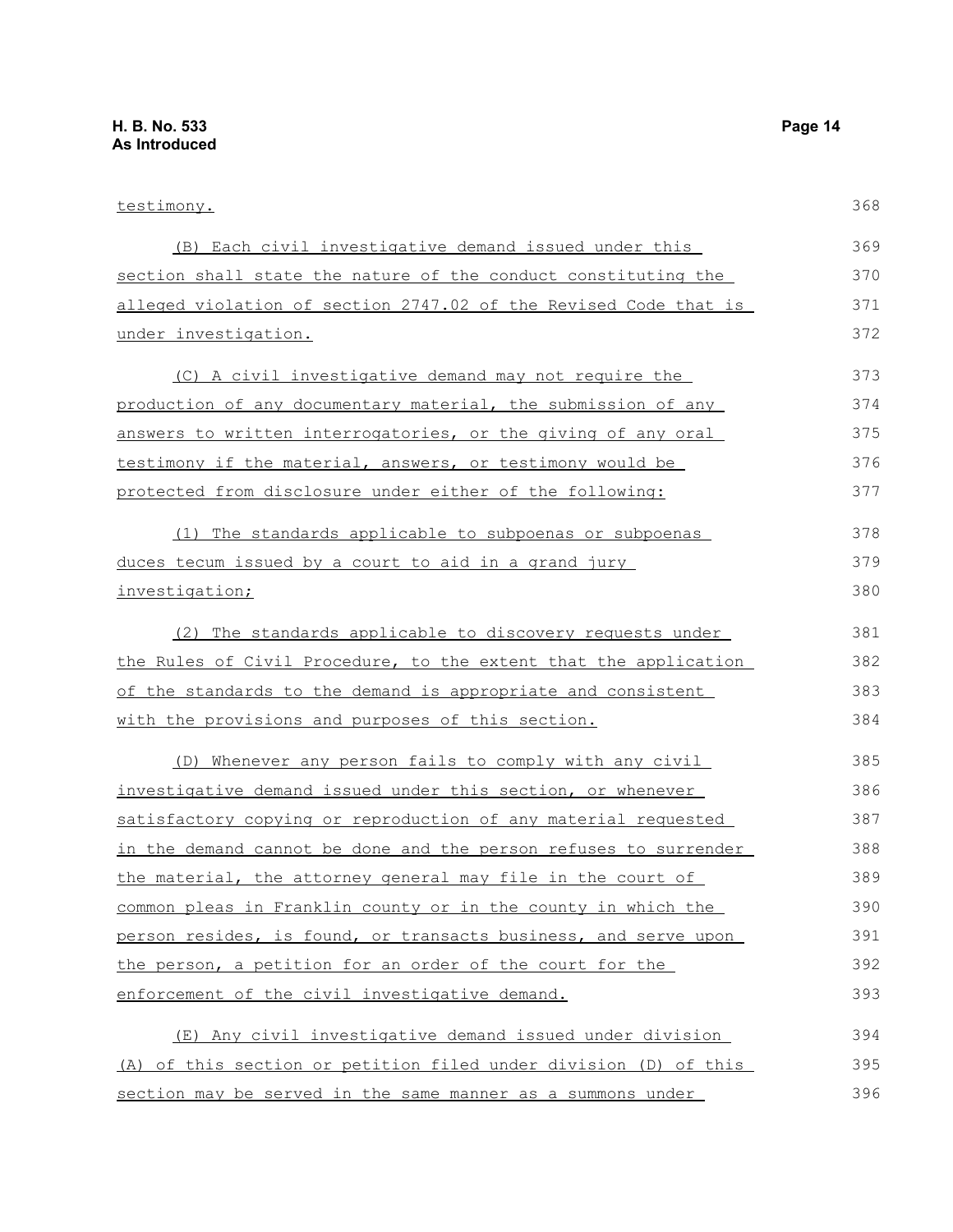| Civil Rules 4 to 4.3 and 4.5. A verified return by the           | 397 |
|------------------------------------------------------------------|-----|
| individual serving a civil investigative demand or petition      | 398 |
| setting forth the manner of the service is proof of the service. | 399 |
| In the case of service by registered or certified mail, the      | 400 |
| return shall be accompanied by the return post office receipt of | 401 |
| delivery of the demand.                                          | 402 |
| Sec. 2747.07. (A) If the attorney general demands the            | 403 |
| production of documentary material under section 2747.06 of the  | 404 |
| Revised Code, the attorney general shall do both of the          | 405 |
| following:                                                       | 406 |
| (1) Describe each class of documentary material to be            | 407 |
| produced with such definiteness and certainty as to permit the   | 408 |
| <u>material to be fairly identified;</u>                         | 409 |
| (2) Prescribe a return date for each class of documentary        | 410 |
| material that will provide a reasonable period of time within    | 411 |
| which the material may be assembled and made available for       | 412 |
| inspection and copying.                                          | 413 |
| (B) The production of documentary material in response to        | 414 |
| a civil investigative demand shall be made under a sworn         | 415 |
| certificate, in any form that the demand designates, by the      | 416 |
| following methods:                                               | 417 |
| (1) In the case of a natural person, the person to whom          | 418 |
| the demand is directed;                                          | 419 |
| (2) In the case of a person other than a natural person, a       | 420 |
| person having knowledge of the facts and circumstances relating  | 421 |
| to the production and authorized to act on behalf of the person. | 422 |
| (C) The certificate shall state that all of the                  | 423 |
| documentary material required by the demand and in the           | 424 |
| possession, custody, or control of the person to whom the demand | 425 |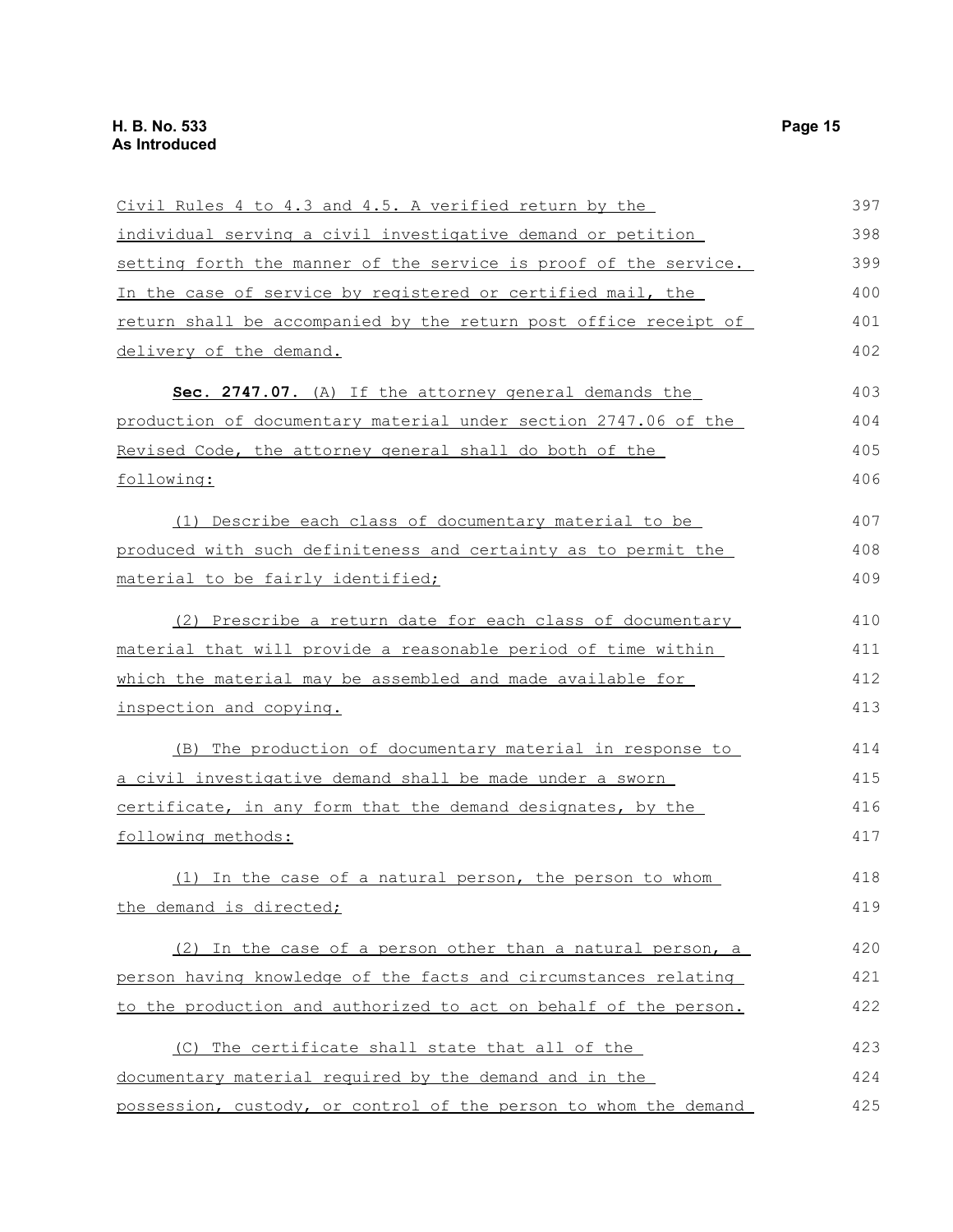is directed has been produced and made available to the attorney general. (D) Any person on whom any civil investigative demand for the production of documentary material has been served shall make the material available for inspection and copying to the attorney general at the principal place of business of the person or at any other place that the attorney general and the person after service of the demand may agree and prescribe in writing. The person shall make the material available on the return date specified in the demand, or on any later date that the attorney general may prescribe in writing. The person may, on written agreement between the person and the attorney general, substitute copies for originals of all or any part of the material. **Sec. 2747.08.** (A) If the attorney general demands answers to written interrogatories under section 2747.06 of the Revised Code, the attorney general shall do both of the following: (1) Set forth with specificity the written interrogatories to be answered; (2) Prescribe dates at which time answers to the written interrogatories must be submitted. (B) Each interrogatory in a civil investigative demand shall be answered separately and fully in writing under oath and shall be submitted under a sworn certificate, in the form that the demand designates, by the following persons: (1) In the case of a natural person, the person to whom the demand is directed; (2) In the case of a person other than a natural person, the person or persons responsible for answering each 426 427 428 429 430 431 432 433 434 435 436 437 438 439 440 441 442 443 444 445 446 447 448 449 450 451 452 453 454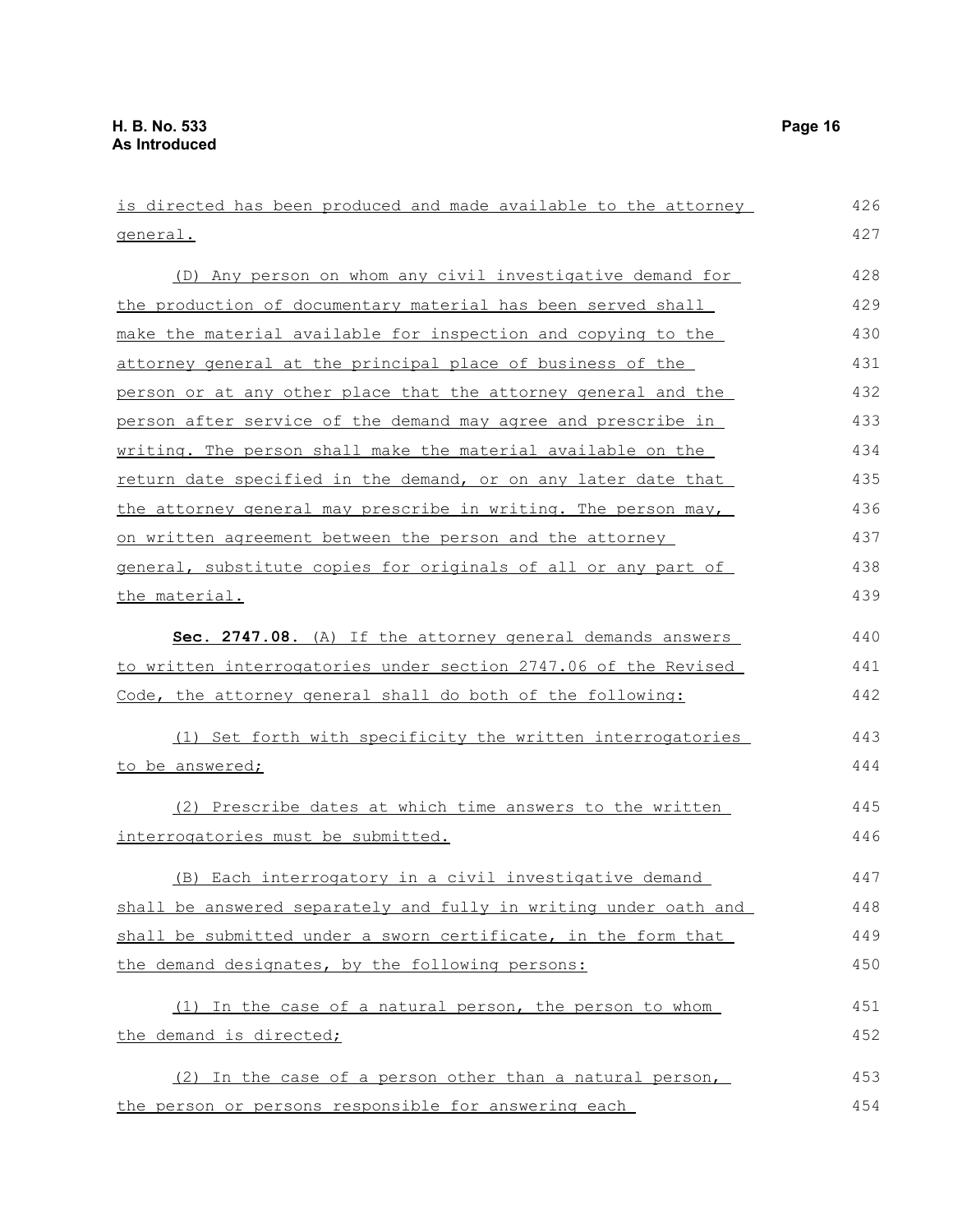455

| (C) If any interrogatory is objected to, the reasons for              | 456 |
|-----------------------------------------------------------------------|-----|
| the objection shall be stated in the certificate instead of an        | 457 |
| <u>answer. The certificate shall state that all information</u>       | 458 |
| required by the demand and in the possession, custody, control,       | 459 |
| <u>or knowledge of the person to whom the demand is directed has </u> | 460 |
| been submitted. To the extent that any information is not             | 461 |
| furnished, the information shall be identified and reasons set        | 462 |
| forth with particularity regarding the reasons why the                | 463 |
| information was not furnished.                                        | 464 |
| Sec. 2747.09. (A) If the attorney general demands the                 | 465 |
| giving of oral testimony under section 2747.06 of the Revised         | 466 |
| Code, the attorney general shall do all of the following:             | 467 |
| (1) Prescribe a date, time, and place at which oral                   | 468 |
| testimony will commence;                                              | 469 |
| (2) Specify that the attendance and testimony are                     | 470 |
| necessary to the conduct of the investigation;                        | 471 |
| (3) Notify the person receiving the demand of the right to            | 472 |
| be accompanied by an attorney and any other representative;           | 473 |
| (4) Describe the general purpose for which the demand is              | 474 |
| being issued and the general nature of the testimony, including       | 475 |
| the primary areas of inquiry, that will be taken pursuant to the      | 476 |
| demand.                                                               | 477 |
| (B) The date prescribed for the commencement of oral                  | 478 |
| testimony shall be a date that is not less than seven days after      | 479 |
| the date on which the demand is received, unless the attorney         | 480 |
| general determines that exceptional circumstances are present         | 481 |
| that warrant the commencement of the testimony within a lesser        | 482 |
| period of time.                                                       | 483 |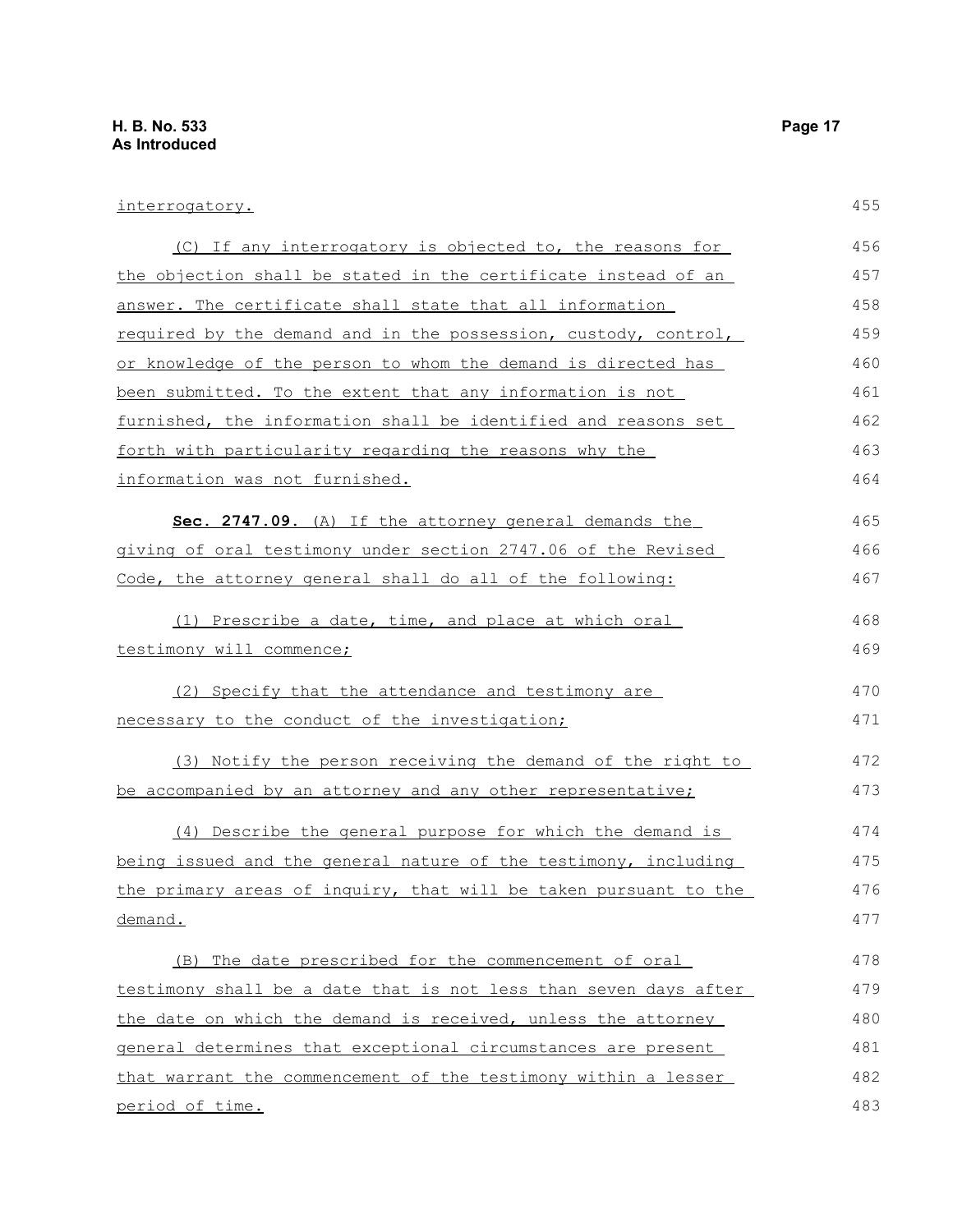#### **H. B. No. 533 Page 18 As Introduced**

| (C) The attorney general shall not issue more than one           | 484 |
|------------------------------------------------------------------|-----|
| civil investigative demand for oral testimony by the same person | 485 |
| unless the person requests otherwise or unless the attorney      | 486 |
| general, after investigation, notifies the person in writing     | 487 |
| that an additional demand for oral testimony is necessary.       | 488 |
| (D) The examination of any person pursuant to a civil            | 489 |
| investigative demand for oral testimony shall be taken before an | 490 |
| officer authorized by law to administer oaths and affirmations.  | 491 |
| The officer before whom the testimony is to be taken shall put   | 492 |
| the witness on oath or affirmation and shall, personally or by   | 493 |
| someone acting under the direction of the officer and in the     | 494 |
| officer's presence, record the testimony of the witness. The     | 495 |
| testimony shall be taken stenographically or otherwise recorded  | 496 |
| in accordance with the Rules of Civil Procedure and shall be     | 497 |
| transcribed. When the testimony is fully transcribed, the        | 498 |
| officer before whom the testimony is taken shall promptly        | 499 |
| transmit a copy of the transcript of the testimony to the        | 500 |
| attorney general. This section does not preclude the taking of   | 501 |
| testimony by any means authorized by, and in a manner consistent | 502 |
| with, the Rules of Civil Procedure.                              | 503 |
| (E) The attorney general shall exclude from the place            | 504 |
| where the examination is held all persons except the person      | 505 |
| giving the testimony, the attorney for and any other             | 506 |
| representative of the person giving the testimony, any person    | 507 |
| who may be agreed on by the attorney general and the person      | 508 |
| giving the testimony, the officer before whom the testimony is   | 509 |
| to be taken, and any stenographer or other person recording the  | 510 |
| testimony.                                                       | 511 |
| The oral testimony of any person shall be taken in               | 512 |
| Franklin county or in the county within which the person         | 513 |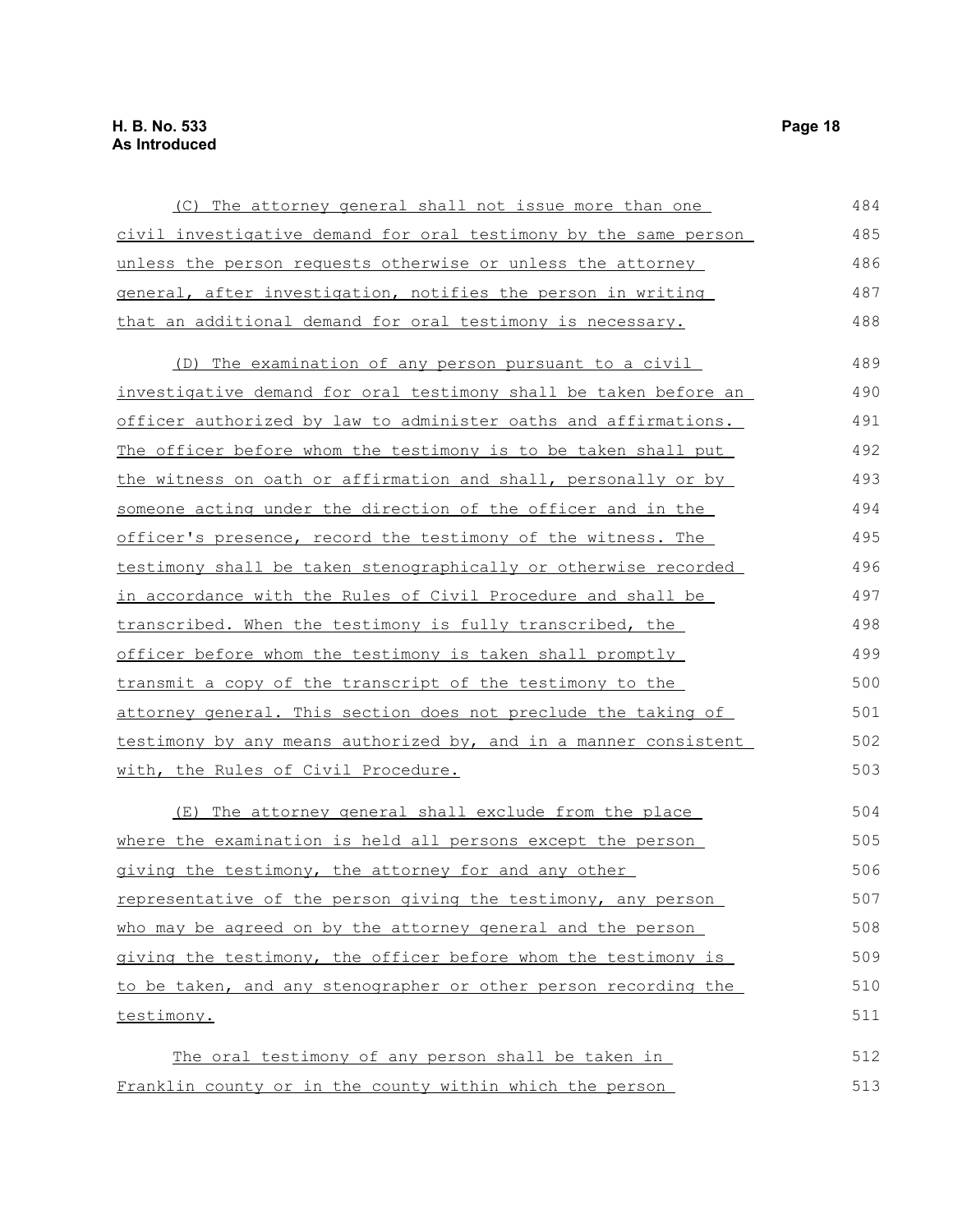| resides, is found, or transacts business, or in any other place   | 514 |
|-------------------------------------------------------------------|-----|
| that may be agreed on by the attorney general and the person.     | 515 |
| (F) When the testimony is fully transcribed, the attorney         | 516 |
| general or the officer before whom the testimony is taken shall   | 517 |
| afford the witness, who may be accompanied by counsel, a          | 518 |
| <u>reasonable opportunity to examine and read the transcript,</u> | 519 |
| unless examination and reading are waived by the witness. Any     | 520 |
| changes in form or substance that the witness desires to make     | 521 |
| shall be entered and identified on the transcript by the officer  | 522 |
| or the attorney general, with a statement of the reasons given    | 523 |
| by the witness for making the changes. The transcript shall then  | 524 |
| be signed by the witness, unless the witness waives the signing   | 525 |
| in writing, is ill, cannot be found, or refuses to sign. If the   | 526 |
| transcript is not signed by the witness within thirty days after  | 527 |
| being afforded a reasonable opportunity to examine it, the        | 528 |
| officer or the attorney general shall sign it and state on the    | 529 |
| record the fact of the waiver, illness, absence of the witness,   | 530 |
| or the refusal to sign, together with the reasons, if any, given  | 531 |
| therefor.                                                         | 532 |
| The officer before whom the testimony is taken shall              | 533 |
| certify on the transcript that the witness was sworn by the       | 534 |
| <u>officer and that the transcript is a true record of the</u>    | 535 |
| testimony given by the witness, and the officer or attorney       | 536 |
| general shall take custody of the transcript.                     | 537 |
| (G) Any person compelled to appear for oral testimony             | 538 |
| under a civil investigative demand may be accompanied,            | 539 |
| represented, and advised by counsel. Counsel may advise the       | 540 |
| person, in confidence, with respect to any question asked of the  | 541 |
| person. The person or counsel may object on the record to any     | 542 |
| question, in whole or in part, and shall briefly state for the    | 543 |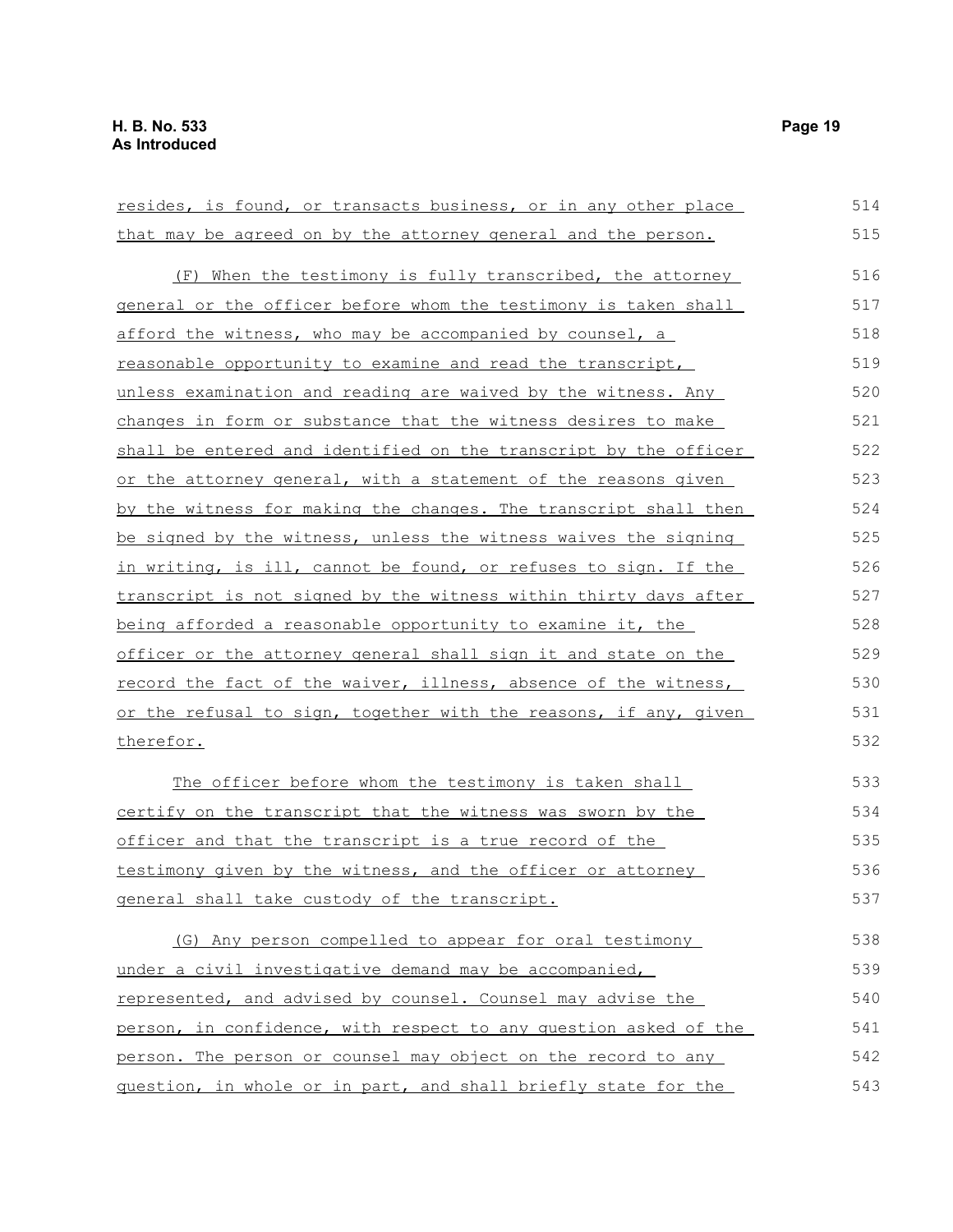| <u>record the reason for the objection. An objection may be made,</u> | 544 |
|-----------------------------------------------------------------------|-----|
| received, and entered on the record when it is claimed that the       | 545 |
| person is entitled to refuse to answer the question on the            | 546 |
| grounds of any constitutional or other legal right or privilege,      | 547 |
| including the privilege against self-incrimination. The person        | 548 |
| may not otherwise object to or refuse to answer any question,         | 549 |
| and may not directly or through counsel otherwise interrupt the       | 550 |
| oral examination. If the person refuses to answer any question,       | 551 |
| a petition may be filed in the court of common pleas in Franklin      | 552 |
| county or in the county in which the examination takes place for      | 553 |
| an order compelling the person to answer the question.                | 554 |
| If the person refuses to answer any question on the                   | 555 |
| grounds of the privilege against self-incrimination, the              | 556 |
| testimony of the person may be compelled in the manner provided       | 557 |
| in section 2945.44 of the Revised Code.                               | 558 |
| (H) Any person appearing for oral testimony under a civil             | 559 |
| investigative demand is entitled to the same fees and allowances      | 560 |
| that are paid to witnesses in the court of common pleas.              | 561 |
| Sec. 2747.10. (A) Except as provided in this division,                | 562 |
| documentary material, answers to interrogatories, or transcripts      | 563 |
| of oral testimony received under section 2747.06 of the Revised       | 564 |
| Code, or copies of documentary material, answers to                   | 565 |
| interrogatories, or transcripts of oral testimony so received,        | 566 |
| while in the possession of the attorney general, are not              | 567 |
| available for examination by any individual other than an             | 568 |
| employee of the attorney general. This prohibition on the             | 569 |
| availability of material, answers, or transcripts does not apply      | 570 |
| if the person who produced the material, answers, or transcripts      | 571 |
| gives consent. Nothing in this division is intended to prevent        | 572 |
| disclosure to the general assembly, including any committee or        | 573 |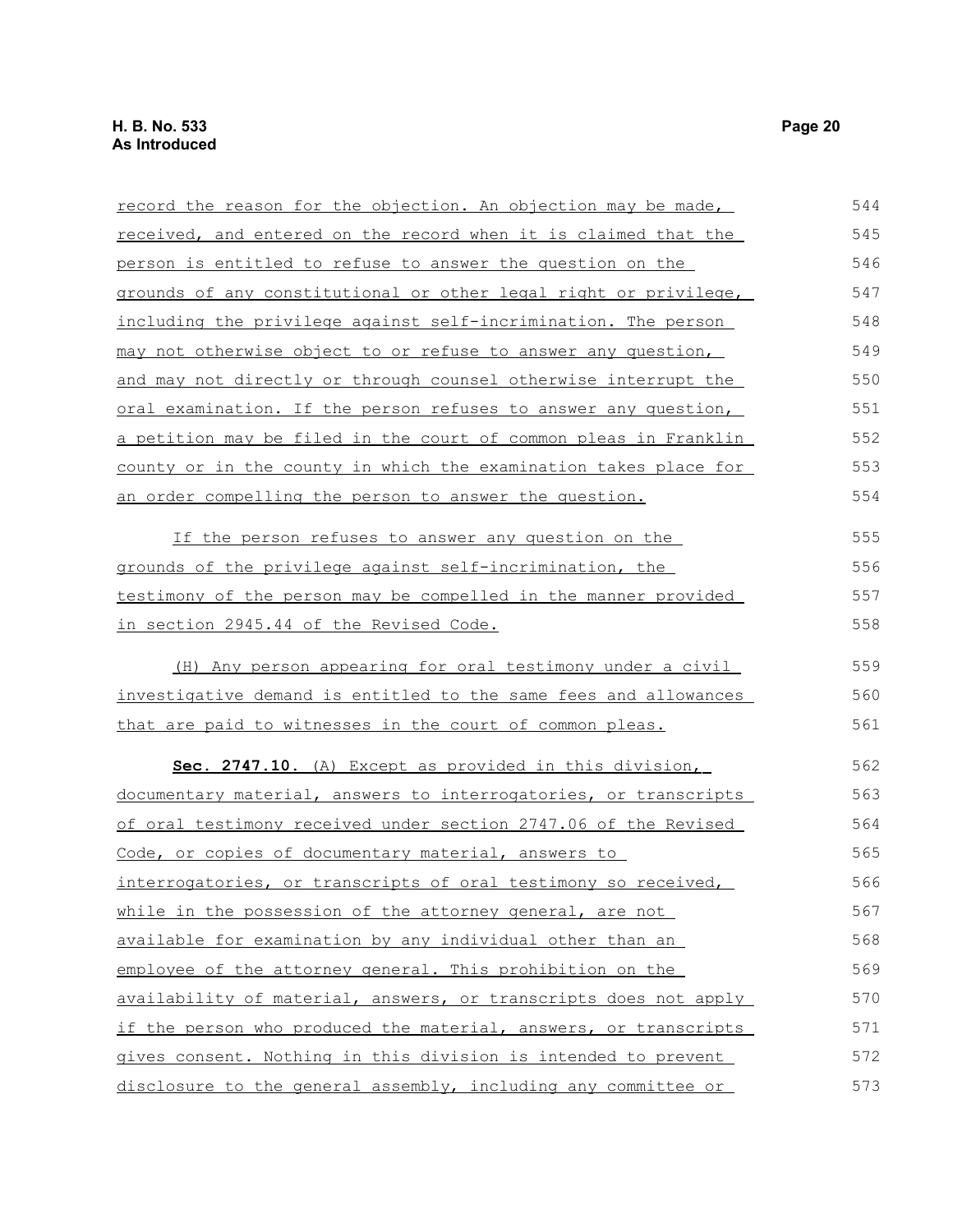| subcommittee of the general assembly, to any other state agency  | 574 |
|------------------------------------------------------------------|-----|
| for use by the agency in furtherance of its statutory            | 575 |
| responsibilities, or to any law enforcement officer for use in   | 576 |
| the furtherance of the law enforcement officer's duties.         | 577 |
| Disclosure of information to any agency other than those         | 578 |
| specified in this division shall be allowed only on application, | 579 |
| made by the attorney general to a court of common pleas showing  | 580 |
| substantial need for the use of the information by the agency in | 581 |
| furtherance of its statutory responsibilities.                   | 582 |
| (B) While in the possession of the attorney general and          | 583 |
| under any reasonable terms and conditions that the attorney      | 584 |
| general prescribes, documentary material and answers to          | 585 |
| interrogatories received under section 2747.06 of the Revised    | 586 |
| Code shall be available for examination by the person who        | 587 |
| produced the material or answers, or by a representative of that | 588 |
| person authorized by that person to examine the material and     | 589 |
| answers.                                                         | 590 |
| The attorney general may use any documentary material,           | 591 |
| answers to interrogatories, or transcripts of oral testimony     | 592 |
| received under section 2747.06 of the Revised Code in connection | 593 |
| with any case or proceeding before a court, grand jury, or state | 594 |
| agency.                                                          | 595 |
| (C) If any documentary material has been produced by any         | 596 |
| person in the course of any investigation pursuant to a civil    | 597 |
| investigative demand under section 2747.06 of the Revised Code,  | 598 |
| the attorney general shall, on written request of the person who | 599 |
| produced the material, return to the person the documentary      | 600 |
| material, other than copies furnished to the attorney general    | 601 |
| under division (D) of section 2747.07 of the Revised Code or     | 602 |
| made for the attorney general under division (B) of this         | 603 |